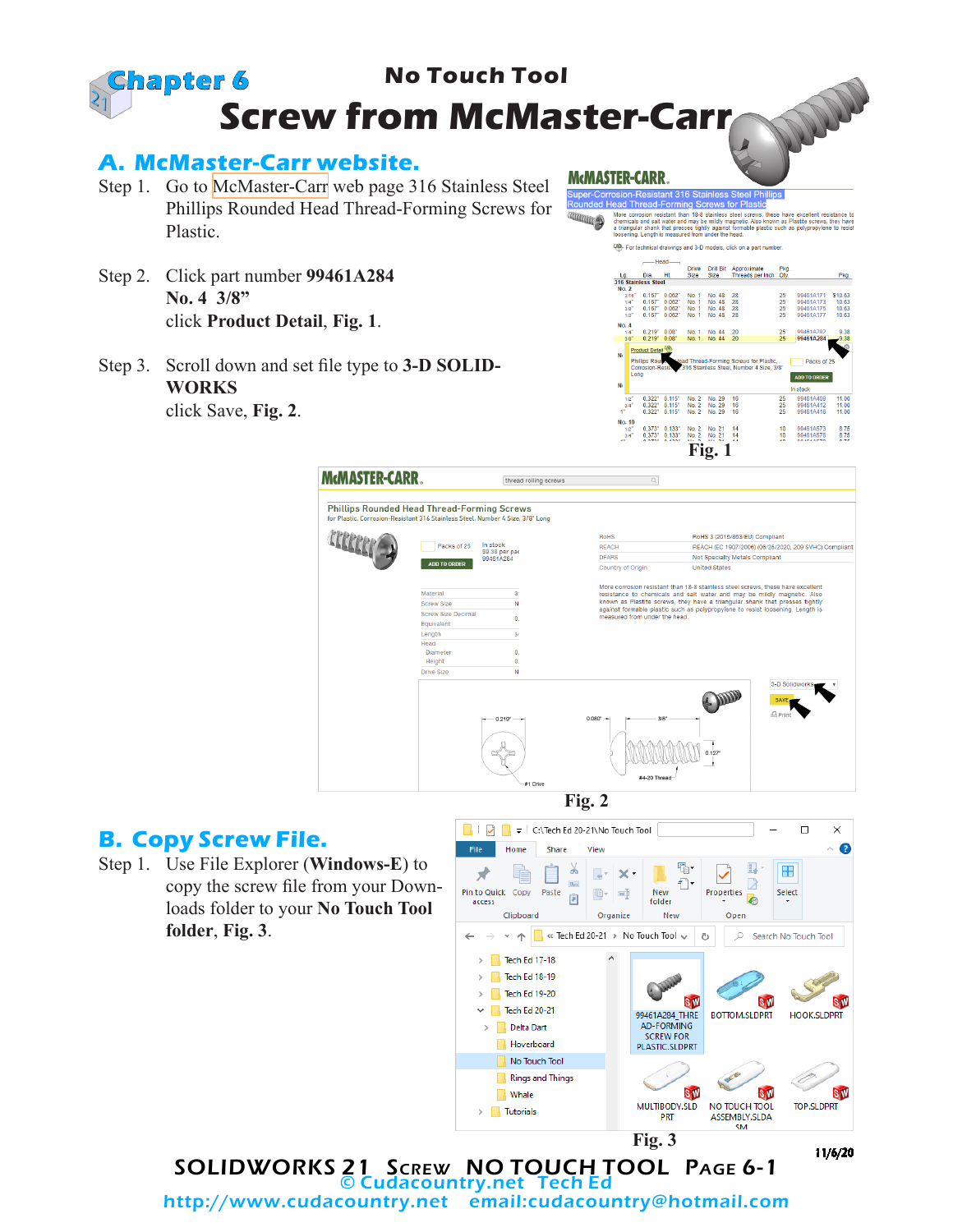## **C. Insert Screw into Assembly.**

Step 1. Open your **No Touch Tool Assembly**.



⊙

Insert Component

SOLIDWORKS 21 Screw NO TOUCH TOOL Page 6-2